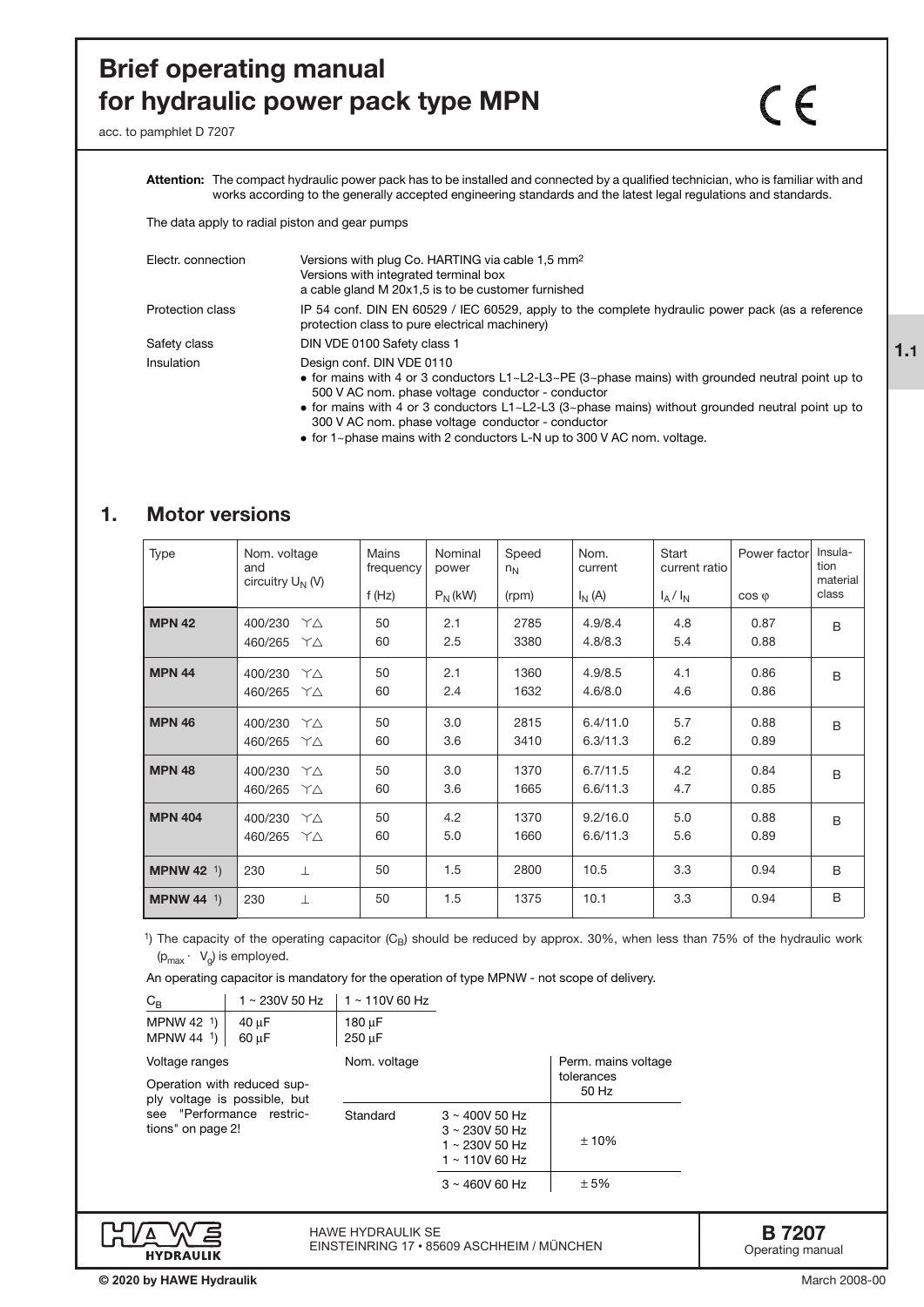

MPNW 44

70

190

140

380

210

570

760 Hydraulic work  $p_m$ · V<sub>q</sub> (bar · cm<sup>3</sup>)

280

350

950

420

1140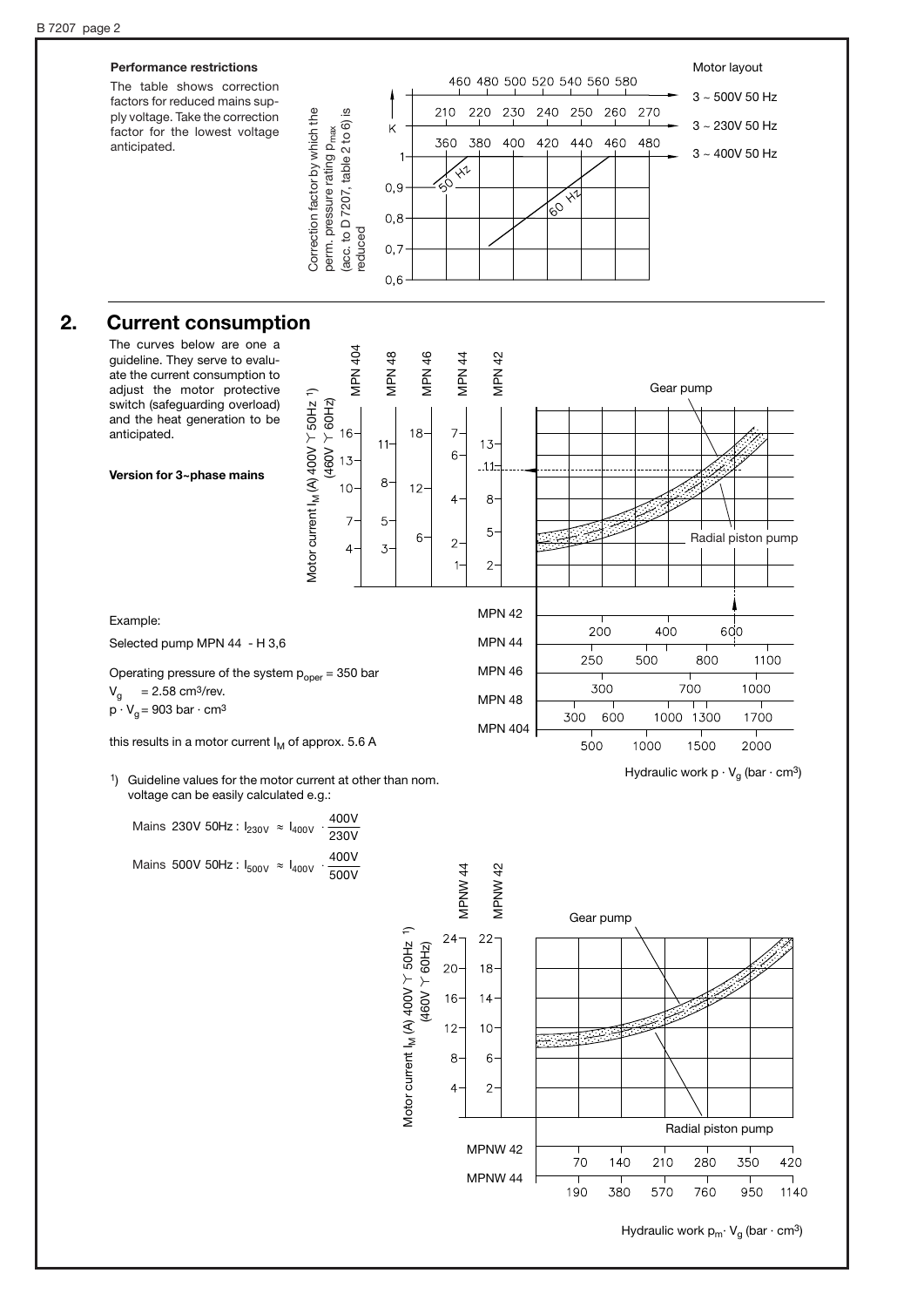# **3. Notes for general lay-out and initial operation**

### **3.1 Installation in customer furnished tanks**

The dimensions of a customer furnished tank should be selected in such a way that it is ensured that the motor is always oil immersed even when the max. required fluid volume is removed. This way the performance rating of the power pack can be completely exploited. The perm. performance is reduced if the motor contour is partially or completely above the fluid level. When more than 1/4 of the motor is above the fluid level a no-load operation is no longer permissible but on/off service can be still provided. The thermal balance of the motor has to be checked (via resistance measurement acc. to VDE 0530) if the fluid level drops even further. This temperature (resistance) check has to be undertaken several times until no more temperature rise can be detected; always after a load sequence when the pump has performed some operation cycles. The perm. fluid temperature is approx. 80°C, the perm. winding temperature is approx. 130°C (isolation class B). ).



The installed position of the pump is arbitrary, as long as the

winding head is immersed below the fluid level h1.

The installed position of the pump is arbitrary, as long as all suction parts are immersed below the fluid level.

 $h2$  = Dependent on size, gear pump and chosen suction part

(see dimensional drawings in D 7207, sect. 4 and 6)

|           | <b>MPN 42</b><br>MPNW 42 | <b>MPN 44</b> | <b>MPN 46</b> | <b>MPN 48</b><br>MPNW 44 | MPN 404 |
|-----------|--------------------------|---------------|---------------|--------------------------|---------|
| $h1$ (mm) | 105                      | 113           | 124           | 132                      | 163     |
| $h2$ (mm) | 127                      | 127           | 127           | 152                      | 152     |

#### **3.2 Direction of rotation**

It is not necessary to observe the direction of rotation with type MPN...-H..., (flow direction will not change) whereas a certain direction of rotation is absolutely required for types MPN...-H...-Z and MPN...-Z. The rotation direction can't be detected in installed state (hydraulic power packs), but via checking the delivery flow. Procedure (gear pumps only): Direct the flow from port P (double pumps feature two ports P!) via a translucent hose back into the tank; Switch on/off the pump several times. When a flow is visible the direction is o.k. otherwise it has to be reversed by interchanging the connection of two of the three main wires of the motor (reversing the rotation direction). Try again! The pumps type MPN...-H...-Z and MPN...-Z rotate anti-clockwise (facing the drive shaft) in delivery state.

#### **3.3 Filling up with hydraulic oil**

The pressure fluid to top-up the power pack should have passed a system filter or be fed via a screen filter unit ≤ 0,4 mesh width). Only hydraulic fluids listed in pamphlet D 5488/1 are approved for use.

Pressure fluid Hydraulic oil conf. DIN 51 524 part 1 to 3, ISO VG 10 to 68 conf. DIN 51 519

Viscosity range min. approx. 4; max. approx. 1500 mm2/s

Opt. service: approx. 10 ... 500 mm<sup>2</sup>/s

Also suitable are biologically degradable pressure fluids type HEES (synth. Ester) at service temperature up to approx. +70 °C. Electrically hazardous: Any fluid types containing water (HEPG,HETG etc.) must not be used (short-cut)!

### **3.4 Initial operation and bleeding**

The three pump cylinders will be bled automatically if the pump runs or is switched on and off several times and the connected directional valves are switched into a switching position where idle circulation is provided, if possible with your circuitry. Another way is to install a pipe fitting with a short piece of pipe and prolonged by a translucent tube. The other end of the tube should be put into the filler neck, held firmly and sealed with a non-fluffing cloth. Now switch on the pump and let it run until no more bubbles are visible. Next after the pump cylinders are bled any air dragged into the system should be removed by opening the bleeder screws at the consumers (if provided) until no more bubble are detected or by operating all functions of the circuitry without load until all cylinders, motors, etc. move steadily and without any hesitation.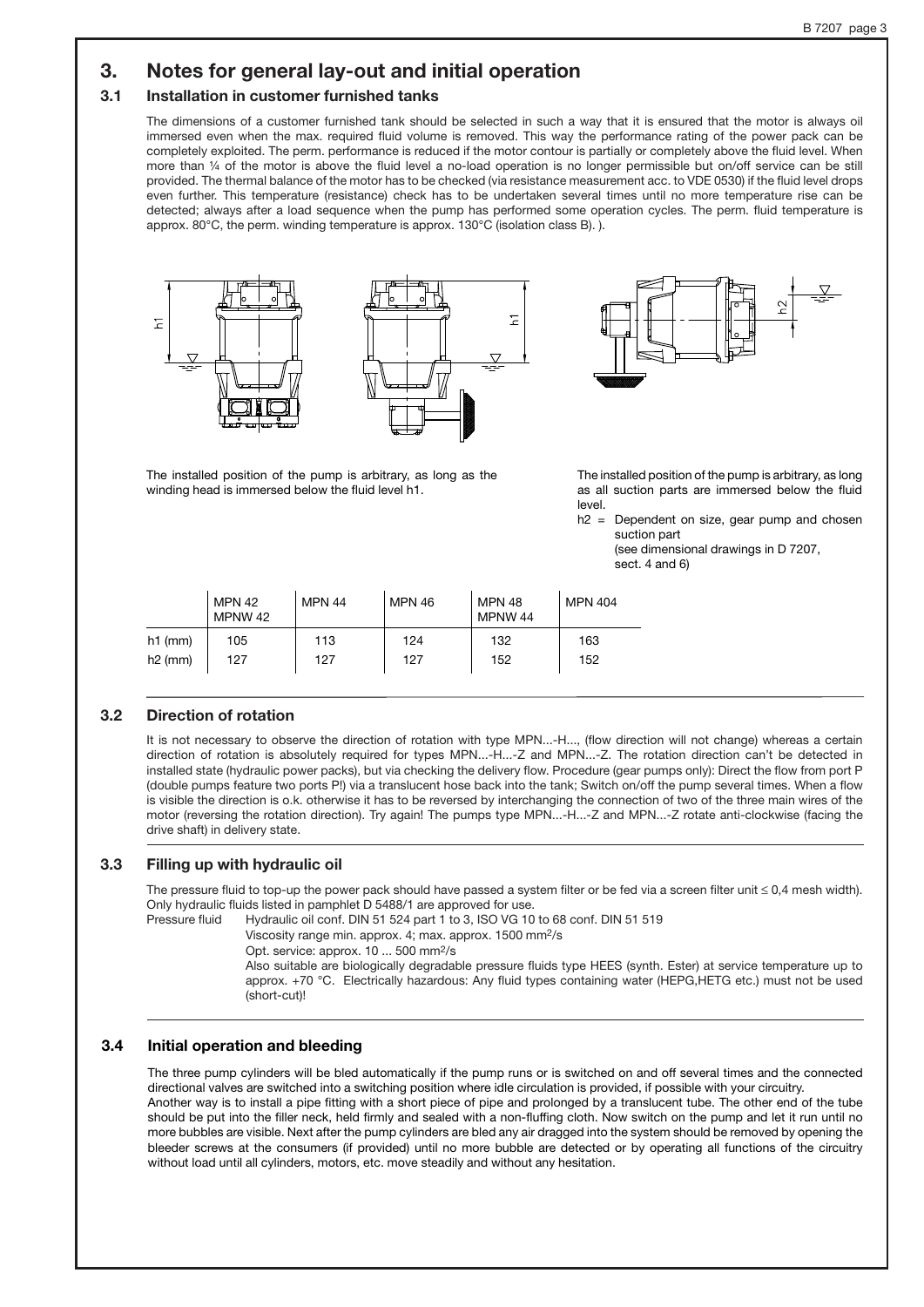#### **3.5 Adjustment of the protective motor switch**

The protective motor switch has to be adjusted in such a manner, that too early triggering is avoided during undisturbed operation and operation cycles permanently succeeding one another. Whereas it should safeguard the motor against over heating in case of stand-still due to a pressure limiting valve being adjusted to high, malfunction of a pressure switch which should trigger a stop signal etc. This means the protective switch should be set that it responds even before the perm .winding temperature is reached. Guideline for proper setting of the protective switch:  $I<sub>E</sub>$  should be 0.7  $I<sub>M</sub>$  in general, 0.65  $I<sub>M</sub>$  for operation in the range of p<sub>max</sub> and 0.8  $I_M$  for low loads.

#### **3.6 Additional functions**

| <b>Temperature switch</b> | Technical data:<br>Bimetallic switch Co. MICROTHERM<br>T10V 80°C ±5K U112 P102 L510-NC-contact<br>AC: 250 V 50/60 Hz 3.5 A; DC: 42 V 1 A                            | $\hat{v}$                                                            |  |  |  |  |
|---------------------------|---------------------------------------------------------------------------------------------------------------------------------------------------------------------|----------------------------------------------------------------------|--|--|--|--|
|                           | Signaling takes place at<br>Max. voltage<br>Nom. current (cos $\varphi \sim 0.6$ )<br>Max. current at 24V DC<br>Connection – in the terminal box / plug Co. HARTING | $80^{\circ}$ C $\pm$ 5K (Kelvin)<br>250V 50/60 Hz<br>1.6A<br>1.5A    |  |  |  |  |
|                           | The temperature switch is integrated in the winding at $1$ ~phase motors i.e.<br>Note:<br>winding protective switch                                                 |                                                                      |  |  |  |  |
| <b>Float switch</b>       | Technical data:<br>Switching performance DC/AC<br>max. current DC/AC<br>max. voltage                                                                                | 60 W/ 60 VA<br>$0.8 A (cos \varphi = 1)$<br>230 V 50/60 Hz<br>s<br>D |  |  |  |  |
|                           | A protective circuitry is mandatory<br>at inductive loads                                                                                                           |                                                                      |  |  |  |  |
|                           | Connection via separate plug<br>(DIN 43650-C, 8 mm)                                                                                                                 |                                                                      |  |  |  |  |

For electr. connection, see sect. 4

### **3.7 Servicing**

The hydraulic power packs type MP and the valves being directly mounted onto the hydraulic power pack are almost maintenance free. Only the fluid level should be checked regularly depending on operation conditions. The fluid should be exchanged every year as a general rule, but more frequently if tests show aging or contamination.

### **3.8 Spare parts**

Repairs (replacing service items) are possible by competent craftsmen. The motor can't be repaired or replaced by the customer. Therefore if the motor is defect, the complete pump should be returned to our facilities for an overhaul. There are spare parts lists available, pls. state your pump type acc. to the type plate either on the pump or on the cover plate.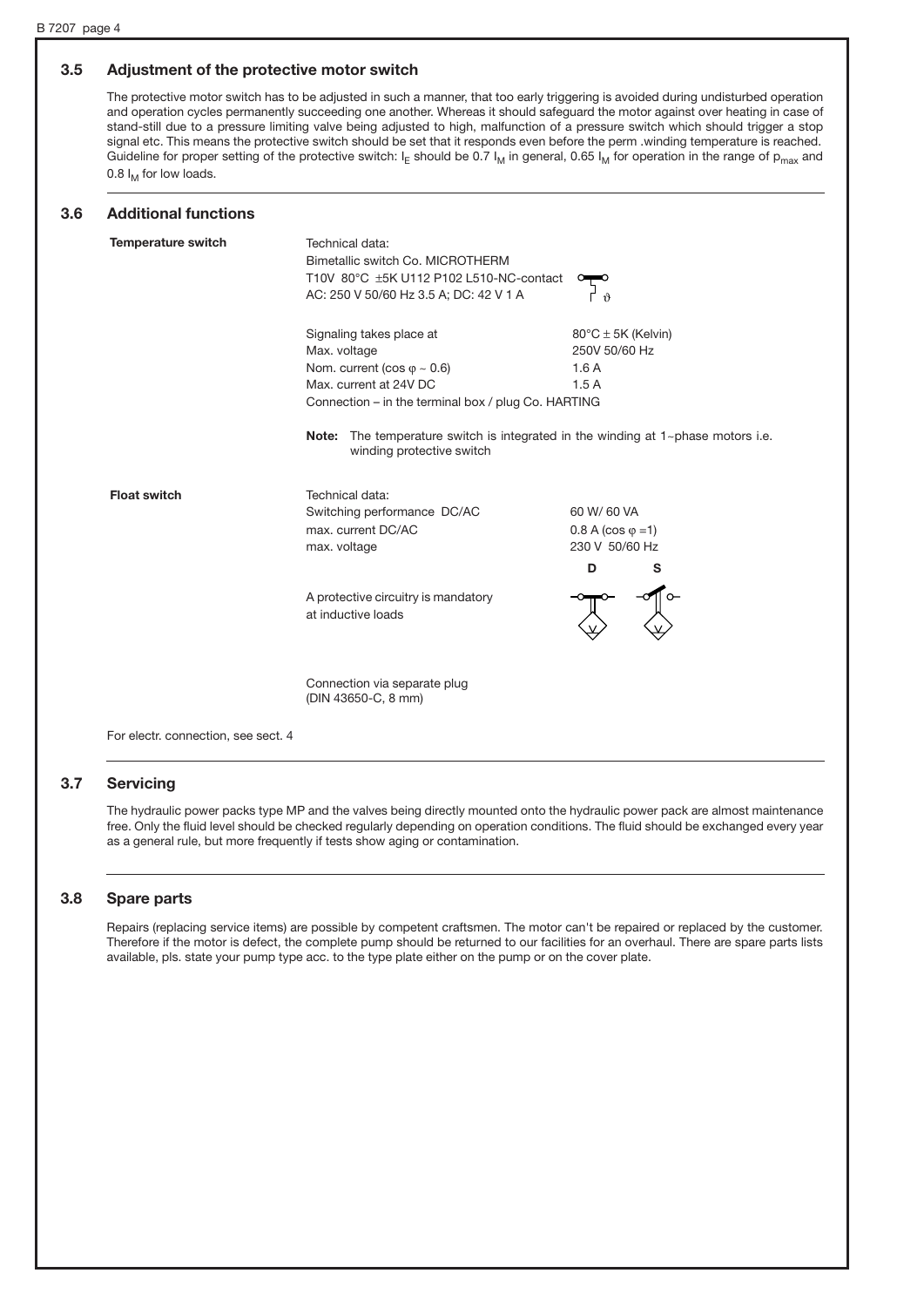# **4. Electrical connection**

**Electric** 

Terminal box



Version for 3~phase mains

#### 3~phase motor

The power supply has to be connected by the customer via leads L1, L2 and L3, and protective conductor PE. The genuine circuitry has to be altered when converting from  $\Upsilon$  to  $\Delta$  -circuitry.



An operating capacitor is mandatory for the operation of type MPNW - not scope of delivery.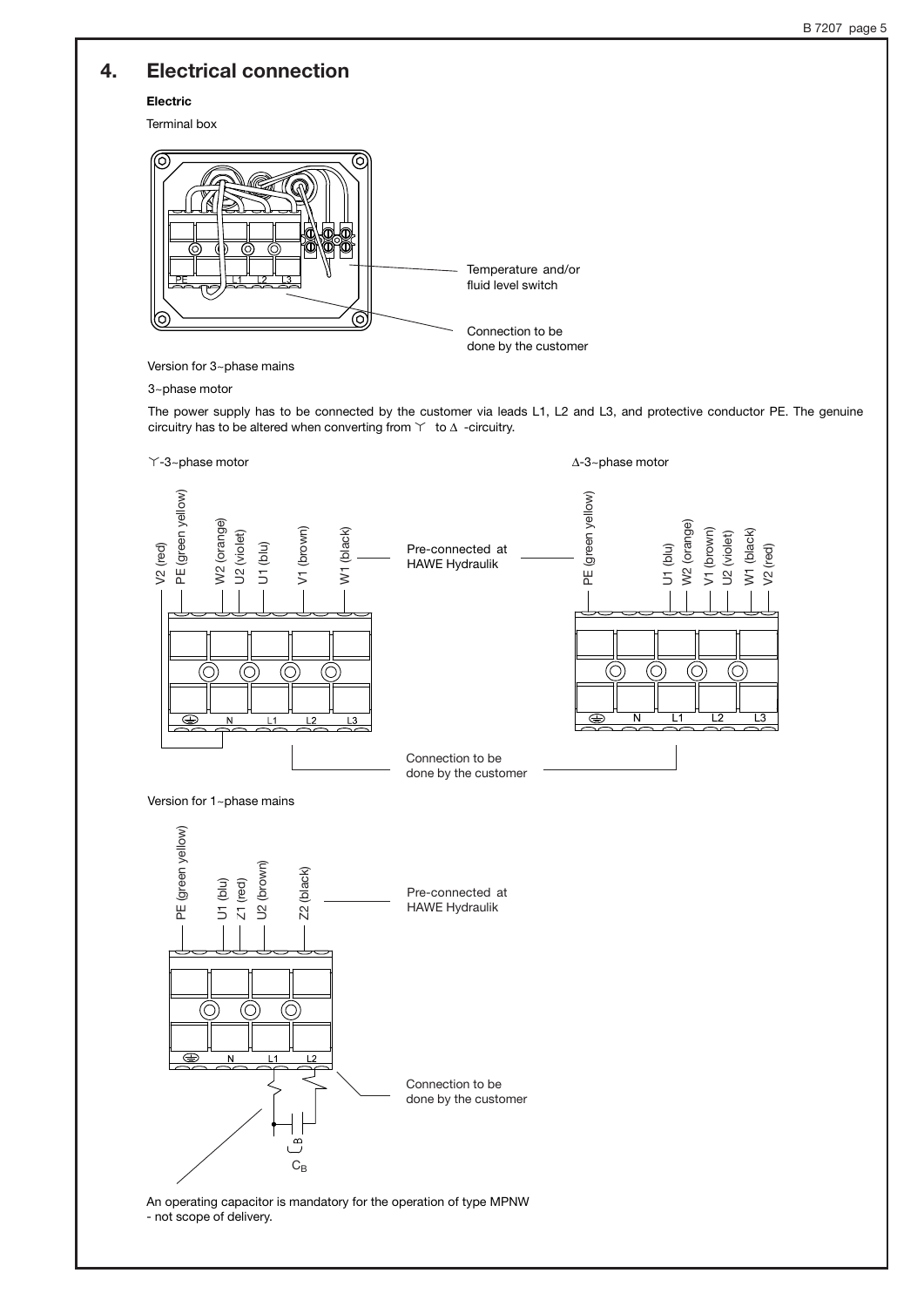

## **Plug Co. HARTING**

Terminal box



Y-3~phase motor

 $\sim$  1-3~phase motor  $\Delta$ -3~phase motor



B ⊗  $T<sub>2</sub>$  $\overset{6}{\varphi}$  $\overset{8}{\varphi}$ 10<br>0  $\vec{\varphi}$  $\sigma$  $\left(\begin{smallmatrix}\!1\!&\!0\!\\[-1mm] 1\!&\!1\end{smallmatrix}\right)$ ¢ d<br>Fi Ø)  $N<sub>2</sub>$ Œ,  $N<sub>1</sub>$ L1 L2 L3

 $T1$ 

Version for 1~phase mains